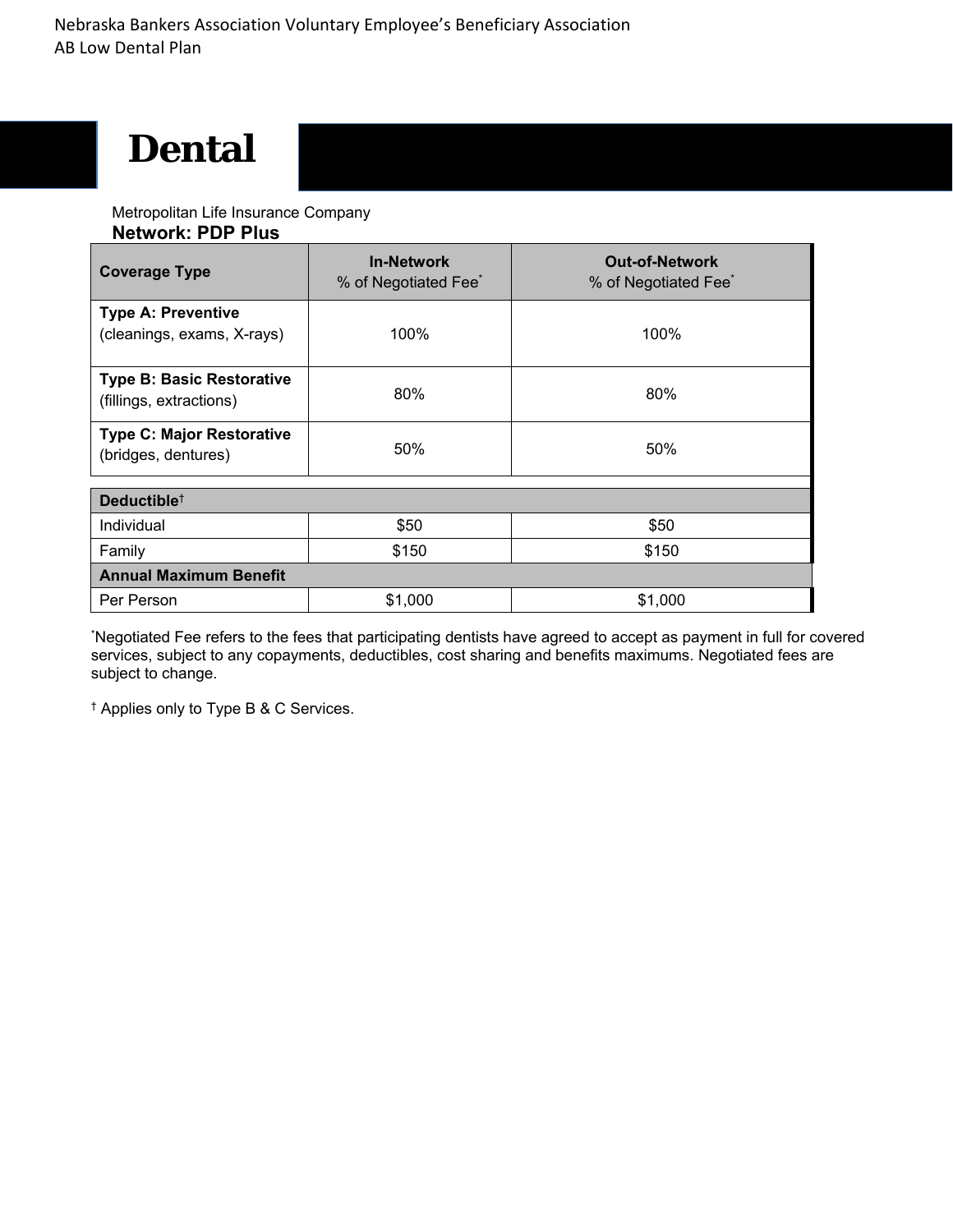## **List of Primary Covered Services & Limitations**

| <b>Type A - Preventive</b>               | <b>How Many/How Often</b>                                                                                                                                                                                                                                                       |
|------------------------------------------|---------------------------------------------------------------------------------------------------------------------------------------------------------------------------------------------------------------------------------------------------------------------------------|
| Examinations                             | • 2 times in 1 calendar year                                                                                                                                                                                                                                                    |
| Examinations-<br>Problem Focused         | • Combined with Examinations Limit                                                                                                                                                                                                                                              |
| Prophylaxis<br>(cleanings)               | ■ 2 times in 1 calendar year                                                                                                                                                                                                                                                    |
| <b>Sealants</b>                          | • 1 per molar in 5 years for a child under age 16                                                                                                                                                                                                                               |
| <b>Space Maintainers</b>                 | • No Limit for a child under age 14                                                                                                                                                                                                                                             |
| <b>Topical Fluoride</b><br>Applications  | • 1 time in 12 months for a dependent child under age 19                                                                                                                                                                                                                        |
| X-rays                                   | . Full mouth X-rays; one in 5 years<br>• Bitewings X-rays; 1 time in 1 calendar year for adults; 2 times in 1 calendar year<br>for a child under 19                                                                                                                             |
| Labs & Other Tests                       |                                                                                                                                                                                                                                                                                 |
| Periapical X-Rays                        |                                                                                                                                                                                                                                                                                 |
| Other X-Rays                             |                                                                                                                                                                                                                                                                                 |
| Type B - Basic<br><b>Restorative</b>     | <b>How Many/How Often</b>                                                                                                                                                                                                                                                       |
| Consultations                            | ■ 2 in 12 months                                                                                                                                                                                                                                                                |
| Fillings                                 | • 1 replacement per surface in 6 months                                                                                                                                                                                                                                         |
| Root Canal                               | $\overline{\phantom{1}}$ 1 in 12 months                                                                                                                                                                                                                                         |
| Periodontics                             | • Periodontal scaling and root planing once per quadrant, in any 24 month period<br>• Periodontal surgery once per quadrant, in any 36 month period<br>• Total number of periodontal maintenance treatments and prophylaxis cannot<br>exceed four treatments in a calendar year |
| <b>Prefabricated Crowns</b>              | ■ 1 per tooth in 12 months                                                                                                                                                                                                                                                      |
| Recementations                           | ■ 1 in 12 months                                                                                                                                                                                                                                                                |
| <b>Occlusal Adjustments</b>              | ■ 1 in 12 months                                                                                                                                                                                                                                                                |
| <b>Emergency Palliative</b><br>Treatment |                                                                                                                                                                                                                                                                                 |
| <b>General Anesthesia</b>                |                                                                                                                                                                                                                                                                                 |
| Resin Composite                          |                                                                                                                                                                                                                                                                                 |
| Fillings(includes                        |                                                                                                                                                                                                                                                                                 |
| coverage for<br>composite fillings on    |                                                                                                                                                                                                                                                                                 |
| molars)                                  |                                                                                                                                                                                                                                                                                 |
| Pulpotomy                                |                                                                                                                                                                                                                                                                                 |
| Pulp Capping                             |                                                                                                                                                                                                                                                                                 |
| Pulp Therapy                             |                                                                                                                                                                                                                                                                                 |
| Apexification &<br>Recalcification       |                                                                                                                                                                                                                                                                                 |
| Periodontics - Non-<br>Surgical          |                                                                                                                                                                                                                                                                                 |
| Oral Surgery: Simple                     |                                                                                                                                                                                                                                                                                 |
| Extractions                              |                                                                                                                                                                                                                                                                                 |
| Oral Surgery:                            |                                                                                                                                                                                                                                                                                 |
| <b>Surgical Extractions</b>              |                                                                                                                                                                                                                                                                                 |
| Other Oral Surgery                       | ■ 1 in 12 months                                                                                                                                                                                                                                                                |
| Repairs<br>Dentures - Rebases /          | ■ 1 in 36 months                                                                                                                                                                                                                                                                |
| <b>Relines</b>                           |                                                                                                                                                                                                                                                                                 |
| <b>General Services</b>                  |                                                                                                                                                                                                                                                                                 |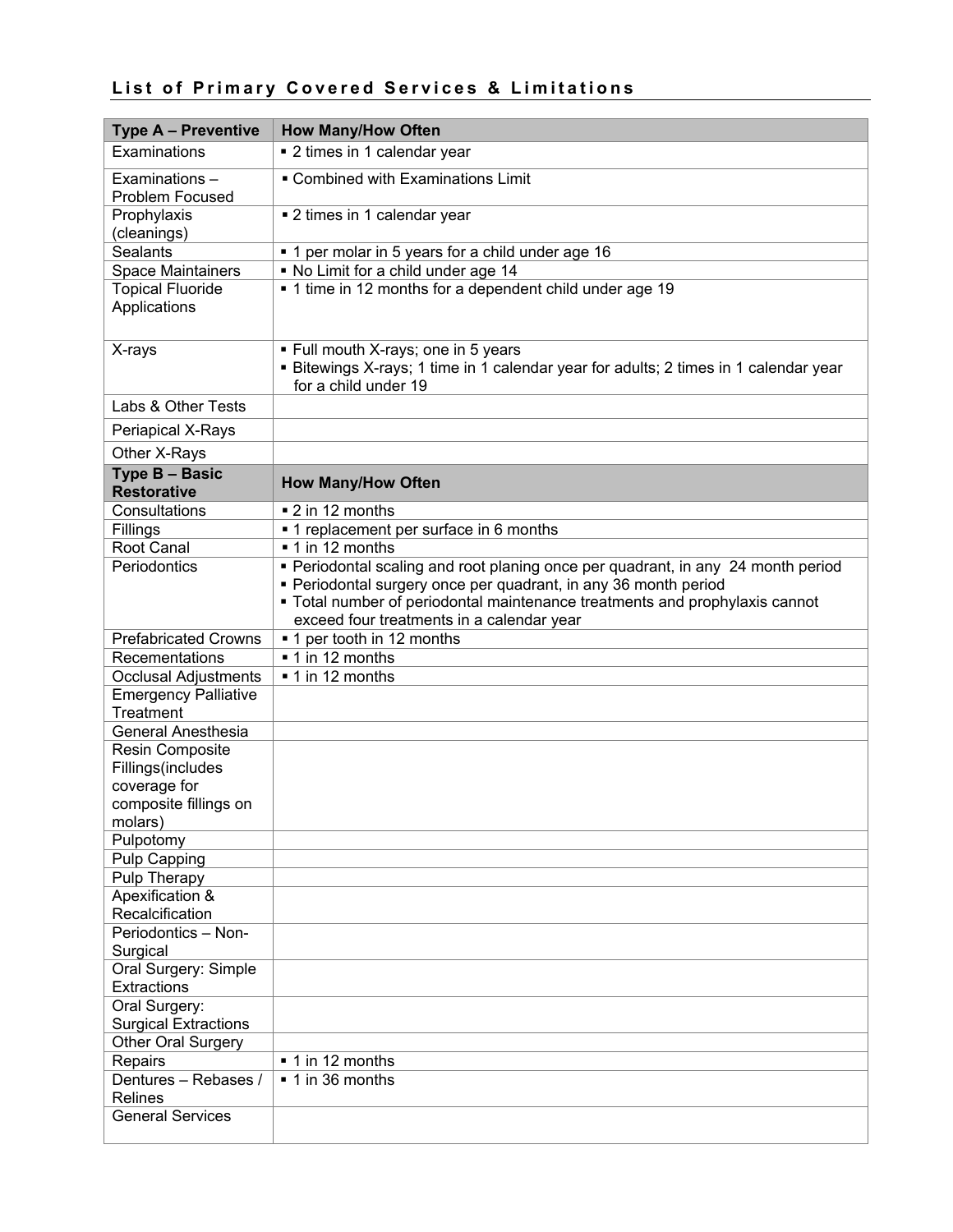| Type C - Major<br><b>Restorative</b> | <b>How Many/How Often</b>                       |
|--------------------------------------|-------------------------------------------------|
| Crown Buildups /<br>Post Core        | ■ 1 per tooth in 5 calendar years               |
| Periodontal Surgery -                |                                                 |
| Soft & Connective                    |                                                 |
| Tissue Grafts                        |                                                 |
| Denture                              | ■ 1 in 10 calendar years                        |
| Denture Adjustments                  | $\blacksquare$ 1 in 12 months                   |
| <b>Fixed Bridges</b>                 | ■ 1 in 10 calendar years                        |
| Crowns, Inlays and                   | • 1 replacement per tooth in 5 calendar years   |
| Onlays                               |                                                 |
| <b>Implant Services</b>              | per tooth position in 10 calendar years<br>$-1$ |
| <b>Implant Repairs</b>               | ■ 1 per tooth in 12 months                      |
| Implant Supported                    | ■ 1 per tooth in 10 calendar years              |
| Prosthetic                           |                                                 |
| <b>Tissue Conditioning</b>           | $\blacksquare$ 1 in 36 months                   |

The service categories and plan limitations shown above represent an overview of your plan benefits. This document presents the majority of services within each category, but is not a complete description of the plan.

## **Frequently Asked Questions**

#### *Who is a participating dentist?*

A participating dentist is a general dentist or specialist who has agreed to accept negotiated fees as payment in full for covered services provided to plan members. Negotiated fees typically range from 30%-45% below the average fees charged in a dentist's community for the same or substantially similar services.†

#### *How do I find a participating dentist?*

There are thousands of general dentists and specialists to choose from nationwide --so you are sure to find one that meets your needs. You can receive a list of these participating dentists online at www.metlife.com/mybenefits or call 1-800-942-0854 to have a list faxed or mailed to you.

#### *What services are covered under this plan?*

The certificate of insurance sets forth the covered services under the plan. Please review the enclosed plan benefits to learn more.

#### *May I choose a non-participating dentist?*

Yes. You are always free to select the dentist of your choice. However, if you choose a non-participating dentist your out-of-pocket costs may be higher.

#### *Can my dentist apply for participation in the network?*

Yes. If your current dentist does not participate in the network and you would like to encourage him/her to apply, ask your dentist to visit www.metdental.com, or call 1-866-PDP-NTWK for an application.<sup>††</sup> The website and phone number are for use by dental professionals only.

#### *How are claims processed?*

Dentists may submit your claims for you which means you have little or no paperwork. You can track your claims online and even receive email alerts when a claim has been processed. If you need a claim form, visit www.metlife.com/mybenefits or request one by calling 1-800-942-0854.

#### *Can I get an estimate of what my out-of-pocket expenses will be before receiving a service?*

Yes. You can ask for a pretreatment estimate. Your general dentist or specialist usually sends MetLife a plan for your care and requests an estimate of benefits. The estimate helps you prepare for the cost of dental services. We recommend that you request a pre-treatment estimate for services in excess of \$300. Simply have your dentist submit a request online at www.metdental.com or call 1-877-MET-DDS9. You and your dentist will receive a benefit estimate for most procedures while you are still in the office. Actual payments may vary depending upon plan maximums, deductibles, frequency limits and other conditions at time of payment.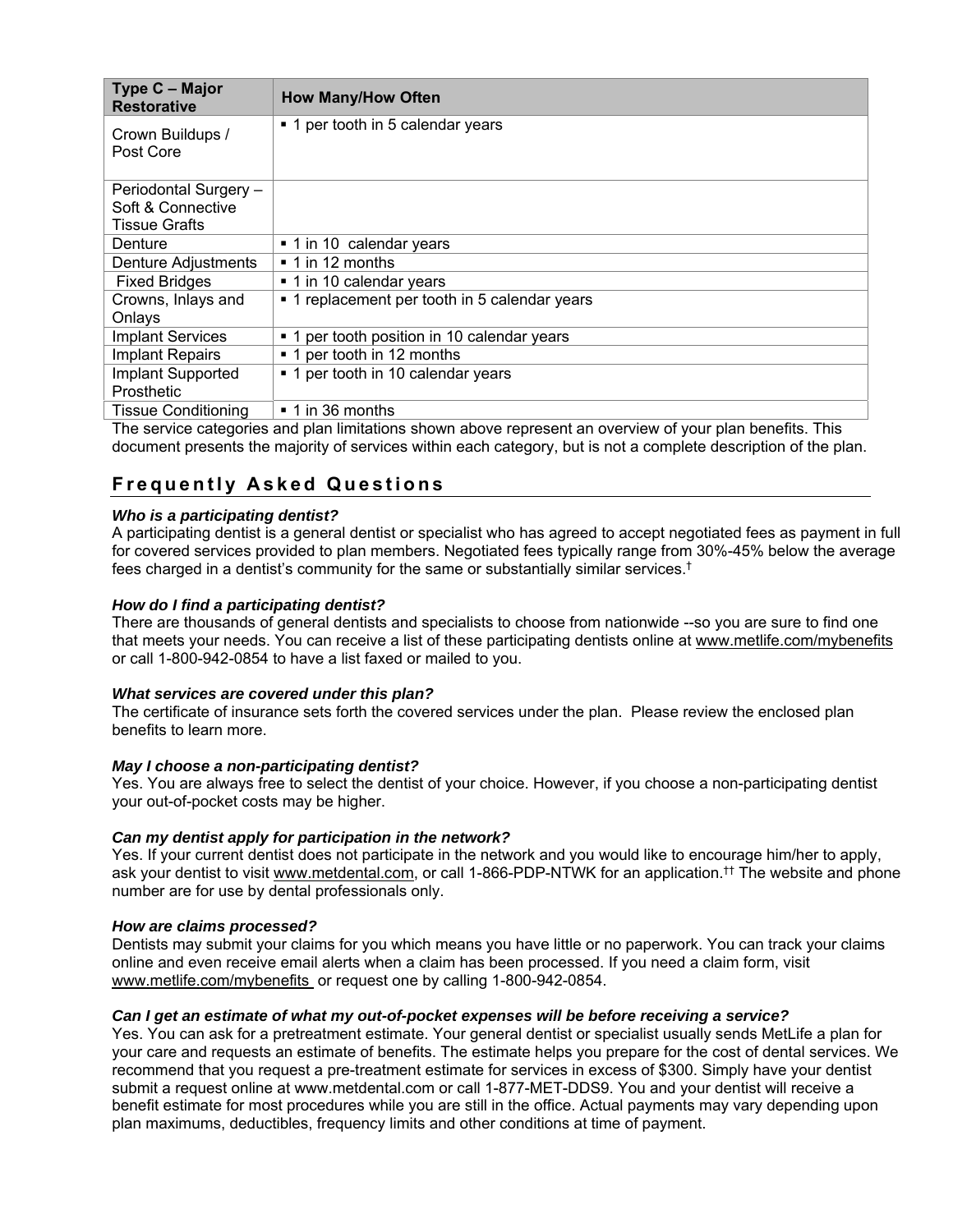#### *Can MetLife help me find a dentist outside of the U.S. if I am traveling?*

Yes. Through international dental travel assistance services<sup>\*</sup> you can obtain a referral to a local dentist by calling +1-312-356-5970 (collect) when outside the U.S. to receive immediate care until you can see your dentist. Coverage will be considered under your out-of-network benefits.\*\* Please remember to hold on to all receipts to submit a dental claim.

#### *How does MetLife coordinate benefits with other insurance plans?*

Coordination of benefits provisions in dental benefits plans are a set of rules that are followed when a patient is covered by more than one dental benefits plan. These rules determine the order in which the plans will pay benefits. If the MetLife dental benefit plan is primary, MetLife will pay the full amount of benefits that would normally be available under the plan, subject to applicable law. If the MetLife dental benefit plan is secondary, most coordination of benefits provisions require MetLife to determine benefits after benefits have been determined under the primary plan. The amount of benefits payable by MetLife may be reduced due to the benefits paid under the primary plan, subject to applicable law.

#### *Do I need an ID card?*

No. You do not need to present an ID card to confirm that you are eligible. You should notify your dentist that you are enrolled in the MetLife Preferred Dentist Program. Your dentist can easily verify information about your coverage through a toll-free automated Computer Voice Response system.

†Based on internal analysis by MetLife. Negotiated fees refer to the fees that in-network dentists have agreed to accept as payment in full for covered services, subject to any co-payments, deductibles, cost sharing and benefits maximums. Negotiated fees are subject to change.

††Due to contractual requirements, MetLife is prevented from soliciting certain providers.

\* AXA Assistance USA, Inc. provides Dental referral services only. AXA Assistance is not affiliated with MetLife, and the services and benefits they provide are separate and apart from the insurance provided by MetLife. Referral services are not available in all locations.

\*\*Refer to your dental benefits plan summary for your out-of-network dental coverage.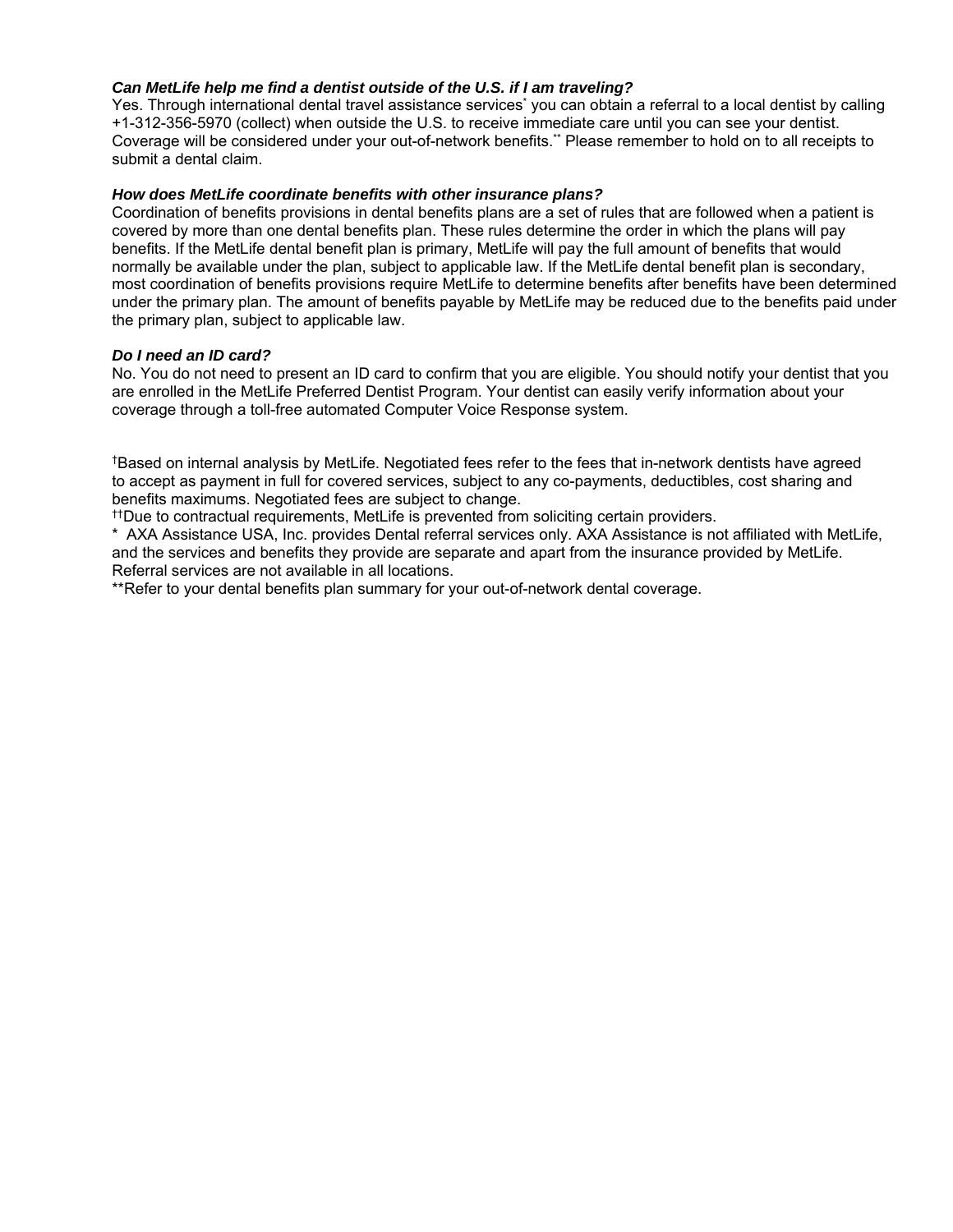## **Exclusions**

#### **This plan does not cover the following services, treatments and supplies:**

- Services which are not Dentally Necessary, those which do not meet generally accepted standards of care for treating the particular dental condition, or which we deem experimental in nature;
- Services for which you would not be required to pay in the absence of Dental Insurance;
- Services or supplies received by you or your Dependent before the Dental Insurance starts for that person;
- Services which are primarily cosmetic (for Texas residents, see notice page section in Certificate);
- Services which are neither performed nor prescribed by a Dentist except for those services of a licensed dental hygienist which are supervised and billed by a Dentist and which are for:
	- o Scaling and polishing of teeth; or
	- o Fluoride treatments;
- Services or appliances which restore or alter occlusion or vertical dimension;
- Restoration of tooth structure damaged by attrition, abrasion or erosion;
- Restorations or appliances used for the purpose of periodontal splinting;
- Counseling or instruction about oral hygiene, plaque control, nutrition and tobacco;
- Personal supplies or devices including, but not limited to: water picks, toothbrushes, or dental floss;
- Decoration, personalization or inscription of any tooth, device, appliance, crown or other dental work;
- Missed appointments;
- Services:
	- o Covered under any workers' compensation or occupational disease law;
	- o Covered under any employer liability law;
	- $\circ$  For which the employer of the person receiving such services is not required to pay; or
	- o Received at a facility maintained by the Employer, labor union, mutual benefit association, or VA hospital;
- Services covered under other coverage provided by the Employer;
- Temporary or provisional restorations;
- Temporary or provisional appliances;
- Prescription drugs;
- Services for which the submitted documentation indicates a poor prognosis;
- The following when charged by the Dentist on a separate basis:
	- o Claim form completion;
		- o Infection control such as gloves, masks, and sterilization of supplies; or
		- o Local anesthesia, non-intravenous conscious sedation or analgesia such as nitrous oxide.
- Dental services arising out of accidental injury to the teeth and supporting structures, except for injuries to the teeth due to chewing or biting of food;
- Caries susceptibility tests;
- Initial installation of a Denture to replace one or more natural teeth which were missing before such person was insured for Dental Insurance, except for congenitally missing natural teeth;
- Other fixed Denture prosthetic services not described elsewhere in the certificate;
- Precision attachments, except when the precision attachment is related to implant prosthetics;
- Adjustment of a Denture made within 6 months after installation by the same Dentist who installed it;
- Implants supported prosthetics to replace one or more natural teeth which were missing before such person was insured for Dental Insurance, except for congenitally missing natural teeth;
- Fixed and removable appliances for correction of harmful habits;
- Appliances or treatment for bruxism (grinding teeth), including but not limited to occlusal guards and night guards;
- Diagnosis and treatment of temporomandibular joint (TMJ) disorders.
- Repair or replacement of an orthodontic device;
- Duplicate prosthetic devices or appliances;
- Replacement of a lost or stolen appliance, Cast Restoration, or Denture; and
- Intra and extraoral photographic images